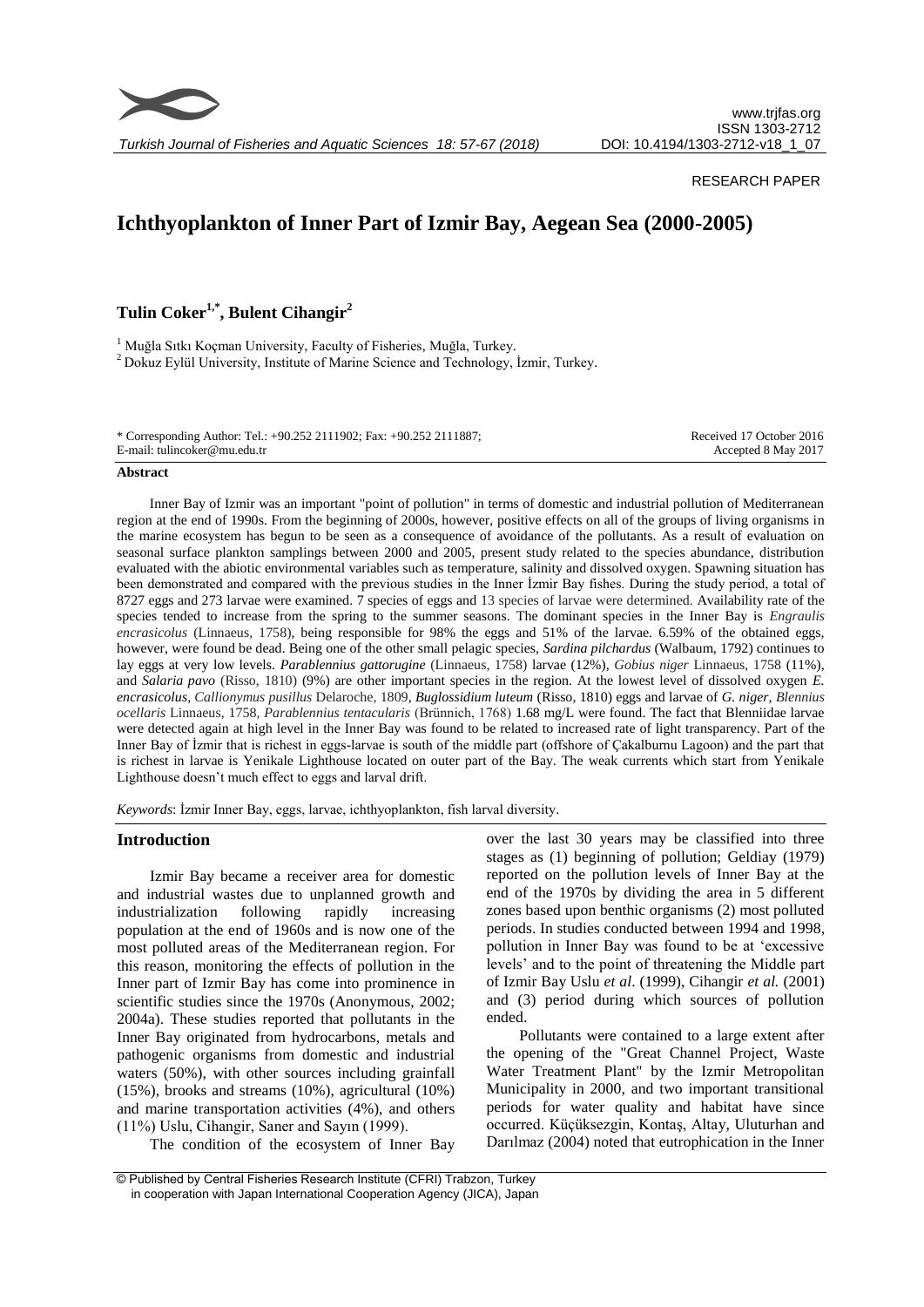Bay decreased to a large extent and physical light transparency increased by 20%. Positive changes were also observed in water quality Anonymous (2002) as well as benthos and pelagos with return clean water species (Anonymous, 2003; 2004a).

Species composition, qualitative and quantitative levels and mortality rates of organisms varied during these periods. From 2001, a positive effects began to be observed in several groups of organisms (i.e. phytoplankton, zooplankton, macrobenthos, and fish) as a consequence of avoidance of pollutants, although several studies reported that most species were still predominant in the environment Çolak and Koray (2001), Sever and Mavili (2002), Aker and Özel (2006).

Eggs and larvae move passively in the direction of stream flow and some of them are considered to be pollution indicators (Özel, 1992), including ichthyoplankton. Additionally, the number of eggs and larvae especially of pelagic species such as sardine and anchovy are good indicators of population size (Fuiman and Werner, 2002).

In the Inner Bay of Izmir, ichthyoplankton studies have been carried out involving the evaluation of horizontal samples (Mater, 1979; 1981), (Alper, 1980), (Çoker, 1996). To update existing data, in the present study horizontal samples of ichthyoplankton were evaluated seasonally from 2000 to 2005 with special emphasis on abundance, distribution, ratio of living/dead eggs, percentage of egg/larvae as well as species'oxygen and temperature tolerance. The current findings will provide an insight of situation of fish eggs and larvae in the pelagic region of Inner Bay during the 'recovery period'.

## **Materials and Methods**

Inner Bay subsection is surrounded by the residential, industrial areas, fishing shelters, marina, ship yard of Izmir, which is the third largest city in Turkey, and different industrial factory defined as the

eastern part of Ragıp Pasa Lagoon and Yeni Kale Cape (from north to south shore) line (Anonymous, 2011). It has a 58.9 km² surface area and 562,93 million  $m<sup>3</sup>$  volume (Anonymous, 2015a). Mean depth is around 7.2 m. This subsection is heavily polluted by anthropogenic land-based pollutant and it is defined as Izmir Bay Inner Water (IBIW) (Sayın, Pazı, & Eronat, 2006). The water exchange between the Inner Bay and Middle Bay is restricted due to the weak currents in the Inner Bay (Beşiktepe, Sayın, İlhan & Tokat, 2011). Inner Bay currents has been showing as an estuary characteristic. The moredense water flow from bottom to Inner Bay and less dense water goes out from the surface layer. The surface currents speed as 5-7 cm/s depending on the wind forces (Anonymous, 2011).

Sampling studies were performed on five stations located on the inner (Station 1: ), middle (Stations 2, 3, and 4) and outer (Station 5) shore parts of Inner Bay with R/V K. Piri Reis between 2000 and 2005 (Figure 1). Table 1 summarized about station names, depths, coordinates of stations, bottom structure and flow characteristics at the area. Sampling was performed horizontally from the surface for 10 minutes at a speed of 3 knots with a WP-2 type plankton net (57 cm diameter, 250 µm mesh size. Sampling duration included different seasonal periods in 2000 (January), 2001 (January, April, August, December), 2002 (August), 2004 (March, August, November), and 2005 (April and February). Notably, no sampling was made in the months of June, September and October. Because of the other combined works (fisheries, and oceanographic studies) had to be carried out at the same time.

Ichthyoplankton was stored in 4% buffered formaldehyde solution, with sorting and detection procedures and measurement was performed and under a (4\*10X) stereoscopic microscope (SZ-60 type). Stages for eggs in global shape were determined based on Smith and Richardson (1977)



**Figure 1.** Location of Sampling Stations in the Inner Bay of Izmir.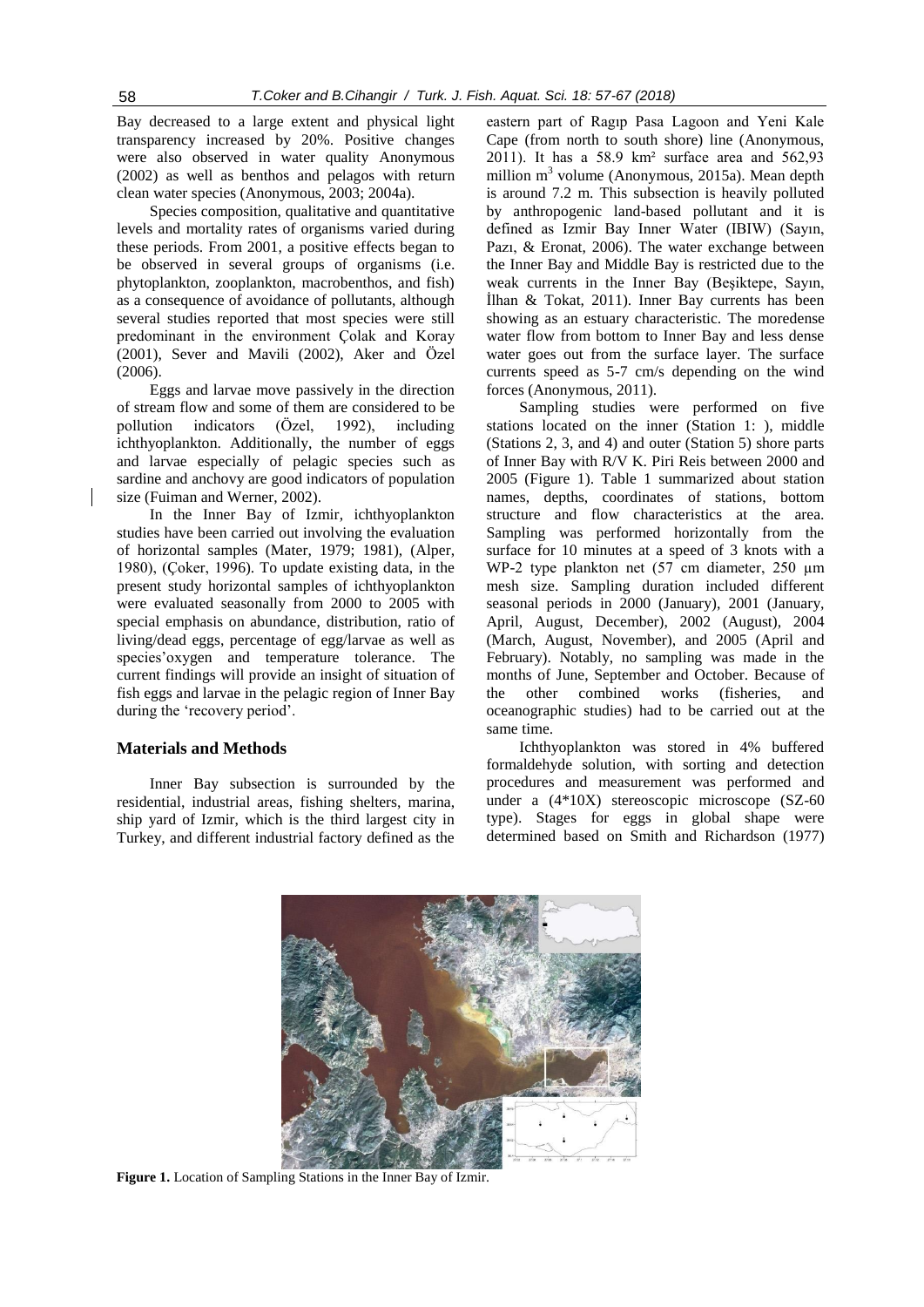| Sections of the<br>Inner Bay | <b>Stations</b>           | Sampling site                     | Depth $(m)$ | Coordinates                            | <b>Bottom Struture</b>                                                                                                                                                                                         | Currents                                                                                                                                                                                   |
|------------------------------|---------------------------|-----------------------------------|-------------|----------------------------------------|----------------------------------------------------------------------------------------------------------------------------------------------------------------------------------------------------------------|--------------------------------------------------------------------------------------------------------------------------------------------------------------------------------------------|
| <b>Inner Section</b>         | Station                   | Harbor                            | 8           | $380\,27'\,20''\,N$ ,<br>270 08' 51" E | Sediment (mud) color is<br>brown, less smell, more<br>shell in 6-meter water<br>depth<br>Sediment (mud) color is<br>black, bad smell (due to<br>the $H_2S$ ), less shell in 8-9<br>meters (Anonymous,<br>2004) | Almost no current inside<br>of the harbor.<br>(Mater, 1981)                                                                                                                                |
| Middle<br>Section            | Station<br>$\overline{2}$ | (Between)<br>Karşıyaka-<br>Konak) | 15          | $380\,25'$ 88" N.<br>270 06' 95" E     |                                                                                                                                                                                                                |                                                                                                                                                                                            |
|                              | Station<br>3              | Ragippaşa<br>Lagoon               | 17          | 380 24' 67" N.<br>270 06' 03" E        |                                                                                                                                                                                                                |                                                                                                                                                                                            |
|                              | <b>Station</b><br>4       | Cakalburnu<br>Lagoon              | 16          | 380 26' 01" N,<br>$270.06'$ 11" E      | Sediment (mud), unsmell,<br>with (Anonymous, 2004)                                                                                                                                                             |                                                                                                                                                                                            |
| <b>Outer Section</b>         | Station<br>5              | Yenikale<br>Lighthouse            | 10          | 380 25' 38" N.<br>270 02' 80" E        |                                                                                                                                                                                                                | The currents at 10 m<br>water depth flows toward<br>to the inside of the bay<br>through the Yenikale<br>front than goes out from<br>the northern (Tuzla) coast<br>(Besiktepe et al. 2011). |

**Table 1.** Station names, depths, coordinates of stations, bottom structure and flow characteristics of Inner Bay in 2000-2005

and for anchovy eggs after (Ahlstrom*&*Moser, 1980). Species identification was after (Padoa, 1956). (Russell, 1976), (Dekhnik, 1973), Mater (1981). Species systematic was after (Bilecenoğlu, Kaya, Cihangir and Çiçek, 2014). The number of ichthyoplankton individuals per  $100 \text{ m}^3$  was calculated as follows (Postel, Fock ,&Hagen, 2000):

$$
V = t * v * M
$$
 (m<sup>3</sup>/individuals = hour \* mph \*m<sup>2</sup>)

where  $V =$  sampling volume,  $t =$  sampling time,  $v =$  sampling velocity, and  $M =$  surface area of mesh opening  $\overline{(-\pi,r^2)}$ .

Abundance of the detected species was estimated as:

Abundance =  $N/V$  (individuals/m<sup>3</sup>)

where  $N =$  number of samples from each station. The estimated result was then multiplied by 100 and expressed as number of individuals per  $100 \text{ m}^3$ .

Physicochemical measurements were performed with SBE 911 plus CTD. pH was not recorded due to pH probe unfunctioning.

To evaluate the relationship between number of fish eggs and larvae with temperature, salinity, oxygen and transparency, Principal Component Analysis (PCA) was used and implemented in Statistica v10 Rabbania *et al.* **(**2013**).**

#### **Results**

Minimum and maximum temperatures in the Bay were between 9.7°C (January) and 26.6°C (August). Changes in salinity values by month and across stations were minimal. The lowest salinity was measured as 38.37 0% and the highest as 39.44 0%. Mean oxygen levels were usually found to be lower in Yenikale Lighthouse, whereas the lowest oxygen level was measured as 2.7 mg/l and the highest as 7.3 mg/l (Table 2).

(Table 3) summarizes species diversity by eggs and larvae, percentages of the eggs and larvae, rate of availability of the species and families by the stations, and species diversity by the stations.

Eggs (98%) and larvae (51%) of the Engraulidae family were most frequently represented ones in the inner bay. Larvae of the families Blenniidae (28%), Gobiidae (14%), and Callionymidae (5%) were found at substantial levels in the inner bay. Other species, all representing the remaining 2% of the eggs. In regard to larval distribution, *P.gattorugine* (12%) ranked number two. Other species showing significant distribution were *G. niger* (11%) and *S. pavo* (9%).

Of the individuals investigated at all stations, 98% was egg and 2% was larvae. 86% of all eggs and 78% of all larvae in the Inner Bay were from the Station 4 (Figure 2).

Spawning increased from spring to summer in autumn and winter, larval presence incidence was low (3%) and eggs remained below the incidence of 1% (Figure 3)

The months in which the vitality rate was the highest were July 2000, November 2000 (100%), August 2004 (76.2%), November 2004 (50%), April 2005 (39.8%), and April 2001 (39.1%). The months in which the mortality rate of the eggs were January 2001, May 2000, and December 2001 (Figure 4).

Overall, in Inner Bay 59% of anchovy eggs and 53% of *C. pusillus* were found dead. Whereras, all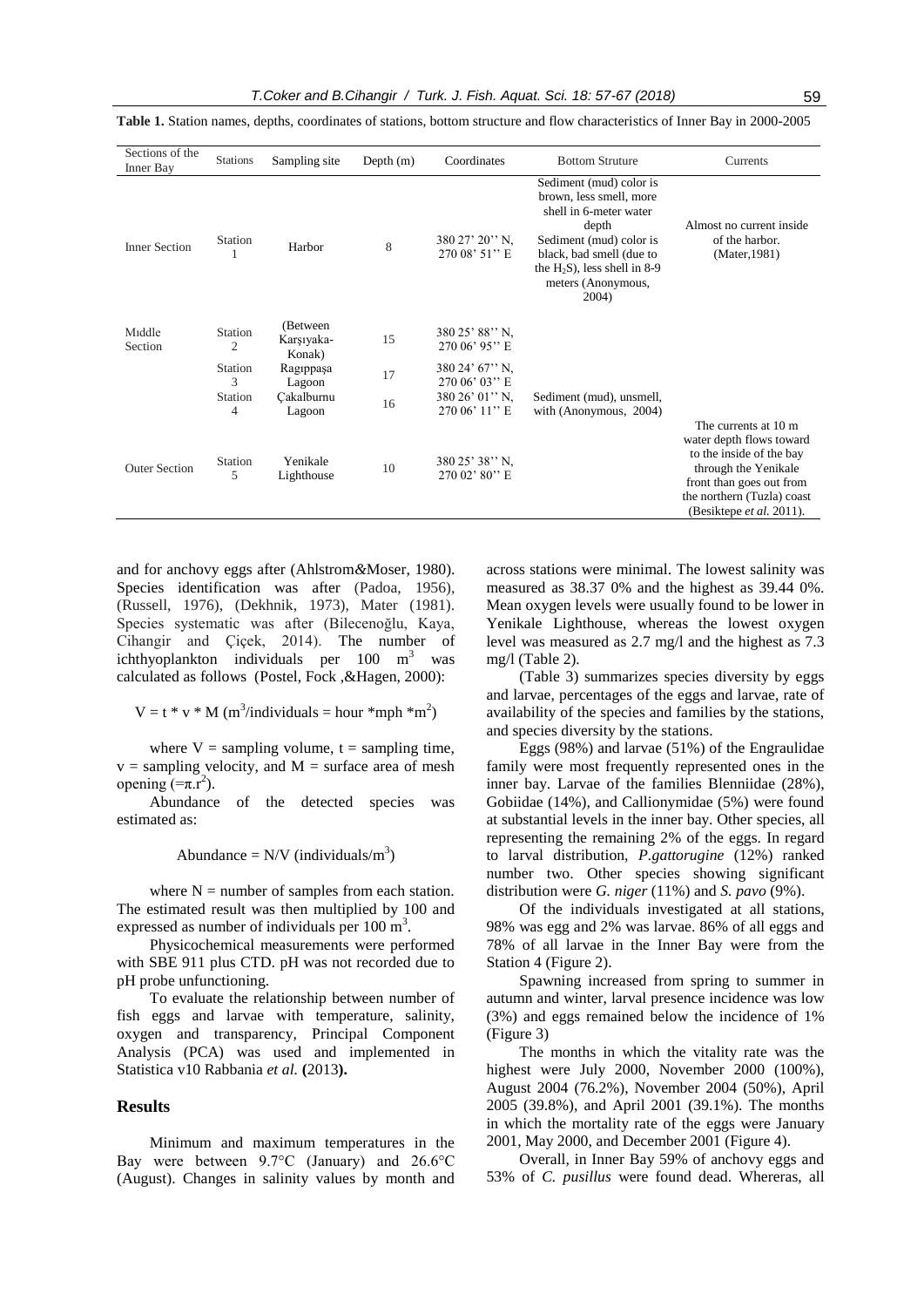|                  |                                | <b>WINTER</b>  |                 | <b>SPRING</b>   |               |                 |            |  |
|------------------|--------------------------------|----------------|-----------------|-----------------|---------------|-----------------|------------|--|
|                  | <b>DECEMBER</b>                | <b>JANUARY</b> | <b>FEBRUARY</b> | <b>MARCH</b>    | <b>APRIL</b>  | <b>APRIL</b>    | <b>MAY</b> |  |
|                  | 2001                           | 2001           | 2005            | 2004            | 2001          | 2005            | 2000       |  |
| TEMPERATURE (°C) |                                |                |                 |                 |               |                 |            |  |
| (S.5)            | 9.74                           | 15.14          | 12.27           | 13.42           | 16.18         | 15.87           | 19.11      |  |
| (S.2)            | 13.35                          | 15.57          | 12.08           | 13.29           | 16.10         | 14.16           | 19.89      |  |
| SALINITY(0%)     |                                |                |                 |                 |               |                 |            |  |
| (S.5)            | 39.43                          | 38.58          | 38.97           | 38.91           | 38.76         | 38.73           | 38.66      |  |
| (S.2)            | 39.15                          | 38.83          | 39.01           | 38.99           | 38.93         | 38.90           | 38.61      |  |
| OXYGEN (mg/L)    |                                |                |                 |                 |               |                 |            |  |
| (S.5)            | 3.79                           | 4.5            | 4.96            | 7.54            | 3.68          | 4.66            | 7.32       |  |
| (S.2)            | 8.61                           | 6.81           | 5.29            | 9.28            | 3.65          | 1.68            | 7.44       |  |
| TRANSPARENCY (%) |                                |                |                 |                 |               |                 |            |  |
| (S.5)            |                                | 79.44          | 78.92           | 78.97           |               | 78.92           | 72.66      |  |
| (S.2)            |                                |                | 81.48           | 80.78           |               | 79.00           | 66.77      |  |
|                  |                                | <b>SUMMER</b>  |                 |                 | <b>AUTUMN</b> |                 |            |  |
|                  | <b>AUGUST</b><br><b>AUGUST</b> |                | <b>AUGUST</b>   | <b>NOVEMBER</b> |               | <b>NOVEMBER</b> |            |  |
|                  | 2001                           | 2002           | 2004            | 2000            |               | 2004            |            |  |
| TEMPERATURE (°C) |                                |                |                 |                 |               |                 |            |  |
| (S.5)            | 26.34                          | 26.65          | 25.55           | 18.08           |               | 20.25           |            |  |
| (S.2)            |                                | 26.63          | 25.68           |                 | 17.62         |                 | 20.25      |  |
| SALINITY (0%)    |                                |                |                 |                 |               |                 |            |  |
| (S.5)            | 39.43                          | 39.40          | 38.23           | 38.81           |               | 39.31           |            |  |
| (S.2)            |                                | 39.32<br>39.44 |                 | 38.37           |               | 39.31           |            |  |
| OXYGEN (mg/L)    |                                |                |                 |                 |               |                 |            |  |
| (S.5)            | 3.79                           | 2.9            | 2.78            | 4.13            |               | 3.99            |            |  |
| (S.2)            |                                | 5.67           | 3.45            | 3.21            |               | 4.73            |            |  |
| TRANSPARENCY (%) |                                |                |                 |                 |               |                 |            |  |
| (S.5)            |                                | 62.28          | 70.27           |                 |               | 79.28           |            |  |
| (S.2)            |                                | 62.17          | 73.57           |                 |               | 82.03           |            |  |

**Table 2.** Temperature (a), salinity (b) and dissolved oxygen (c) values in the Stations 2 and 5 in 2000–2005

eggs from *Arnoglossus* spp. were alive at Stations 2, 3 and 5, and 67% of *S. pilchardus* and all eggs of *Solea*  spp. were alive at Station 5. Of *C. pusillus* eggs, 30% were alive at Station 2, all of them at Station 4, and 63% at Station 5. At Station 1, only eggs of *E. encrasicolus* (vitality rate: 86%) were found. The mortality rate of anchovy eggs was high at all stations from the shore to the west (50–88%). Dead eggs were predominant at Station 2 (Karsıyaka –Konak: 88%) and 5 (Yenikale Lighthouse: 74%) (Figure 5).

Abundance and distribution maps of the species with the highest number of individuals in the Inner Bay were prepared. During all seasons, the highest numbers of larvae were observed at the Stations 2, 4, and 5; and the highest number of the eggs were observed in the Stations 4, 2, and 3. Diversity of both eggs and larvae was observed in an east-to-west direction towards the outlet of Inner Bay, and it was low in the harbor and at the station located offshore of Çakalburnu Lagoon (Figure 6 ).

In regard to the distribution of eggs and tolerance to dissolved oxygen, minimal and maximal levels were 1.68 - 9.28 mg/l, and 1.68 - 4.73 mg/l, respectively. At the lowest level of dissolved oxygen, larvae of *E. encrasicolus, C. pusillus, B. luteum and G. niger, B. ocellaris, P. tentacularis* were found. Larvae of *S. pilchardus, T.minutus,* and *Arnoglossus spp.* were found at the dissolved oxygen level of 3.79 mg/l whereas those of *P. minutus* and *C. pusillus* were found at minimal level of 2.78 mg/l and those of *S. pilchardus* and *Z. ophiocephalus* were found at minimal dissolved oxygen level of 3.68 mg/l. Eggs of *C. pusillus* made 1.55% of all distribution range.

The larvae were 2.5 to 7.6 mm in size in the early post-larval period. Prelarva was observed only in *C. pusillus* species. The biggest larva was that of *Callionymus lyra* Linnaeus, 1758 in the late postlarval period (10.5 mm). The minimal temperatures at which the eggs and larvae were detected were 9.74°C and 14.16°C, respectively, and the maximal temperature was 26.34°C (Table 4).

The first 2 factors of PCA calculates for surface showed a cumulative variance of 89.56%. Specifically, the factor 1 explained the highest overall variability 68.20 % whereas the factor 2 explained only the 21.36 %. By the correlation coefficients values of the parameters with factors salinity, eggs, larvae and transparency resulted inversed correlated with factor 1 whereas temperature showed a positive correlation with factor 1 and significant positive correlation of oxygen with factor 2 (Figure 7).

## **Discussion**

As a result of the present seasonal investigations of plankton samples based on horizontal sampling from the five stations located in the inner part of Izmir Bay, eggs were detected from 7 species belonging to 6 families and larvae of 14 species, for a total of 18 species in 9 families. Mater (1979) recorded eggs from 23 species in 19 families by investigating the effects of pollution between the Harbor and Yenikale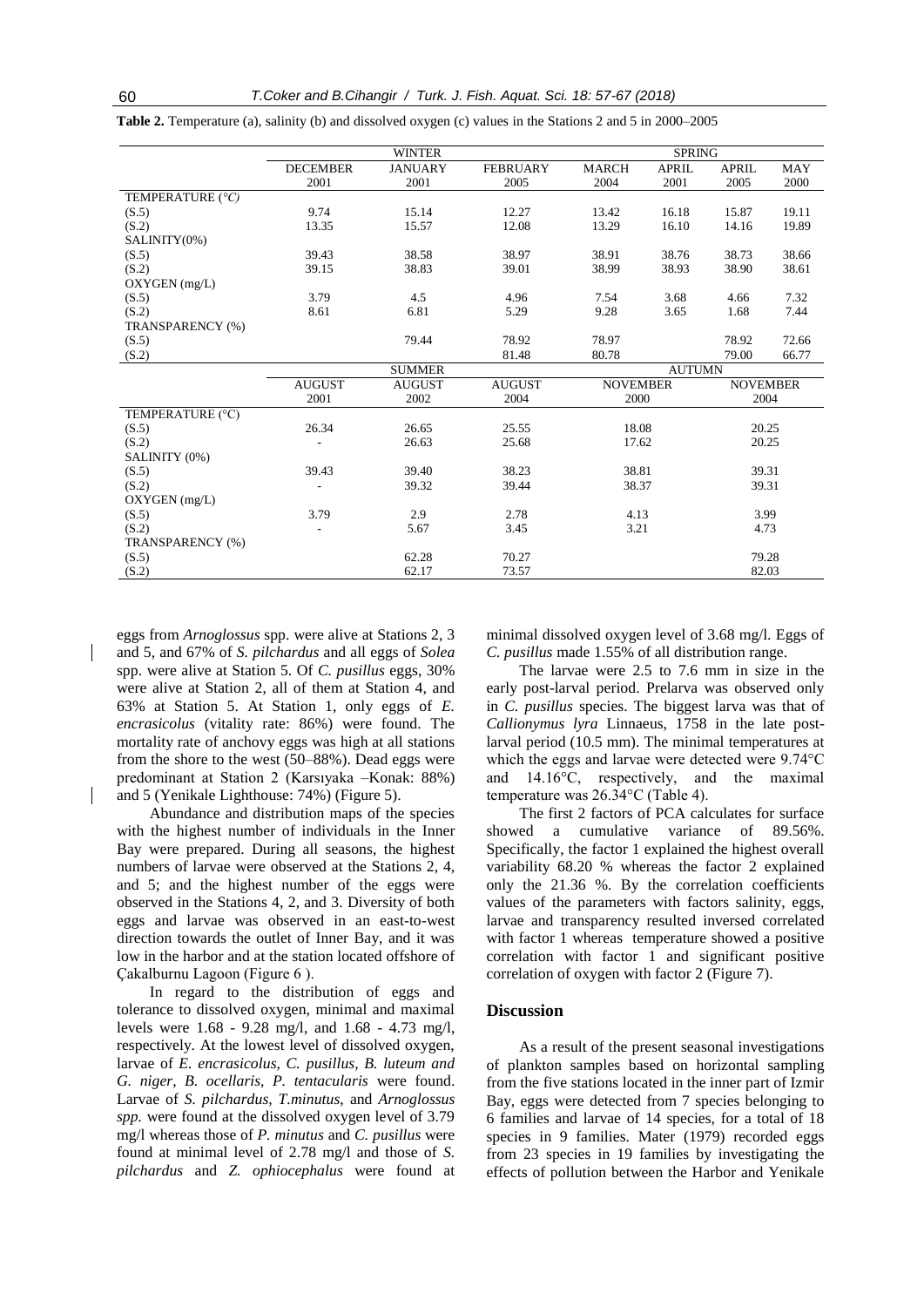|                                           | $\%$         |              | Inner<br>$\%$ |   | Central<br>$\%$ |                |                         |              | Outer<br>$\%$  |             |                |       |
|-------------------------------------------|--------------|--------------|---------------|---|-----------------|----------------|-------------------------|--------------|----------------|-------------|----------------|-------|
|                                           | Eggs         | Larvae       | S.1           |   | S.2             |                | $\overline{S.3}$        |              |                | S.4         | S.5            |       |
|                                           |              |              | ${\bf E}$     | L | E               | L              | Е                       | L            | E              | $\mathbf L$ | ${\bf E}$      | L     |
| <b>CLUPEIDAE</b><br>Sardina pilchardus    | 0,03<br>0,03 |              |               |   |                 |                |                         |              |                |             | 1,53           |       |
| <b>ENGRAULIDAE</b>                        | 98           | 51           |               |   |                 |                |                         |              |                |             |                |       |
| Engraulis encrasicolus                    | 98,19        | 51,11        | 100           |   | 92,80           |                | 96,27                   |              | 99,95          | 61,74       | 43,07          |       |
| <b>GADIDAE</b>                            | 0,02         |              |               |   |                 |                |                         |              |                |             |                |       |
| Trisopterus minutus                       | 0,02         |              |               |   |                 |                |                         |              |                |             | 1,02           |       |
| <b>SPARIDAE</b>                           |              | 0,55         |               |   |                 |                |                         |              |                |             |                |       |
| Diplodus annularis                        |              | 0,55         |               |   |                 |                |                         |              |                |             |                | 0,03  |
| <b>GOBIIDAE</b>                           |              | 14           |               |   |                 |                |                         |              |                |             |                |       |
| Gobius niger                              |              | 11,11        |               |   |                 | 40             |                         |              |                | 4,69        |                | 66,66 |
| Pomatoschistus microps                    |              | $\mathbf{1}$ |               |   |                 |                |                         |              |                |             |                | 6,66  |
| Zosterizessor ophiocephalus               |              | 2,22         |               |   |                 |                |                         |              |                |             |                | 13,33 |
| <b>CALLIONYMIDAE</b>                      | 1,48         | 5            |               |   |                 |                |                         |              |                |             |                |       |
| Callionymus lyra                          |              | 1,66         |               |   |                 |                |                         |              |                | 1,34        |                |       |
| Callionymus pusillus<br><b>BLENNIIDAE</b> | 1,48         | 3,33<br>28   |               |   | 6,63            |                |                         |              | 0,32           | 2,01        | 34,87          | 6,66  |
| <b>Blennius</b> ocellaris                 |              | 1,11         |               |   |                 | 20             |                         |              |                |             |                |       |
| Salaria pavo                              |              | 9,44         |               |   |                 |                |                         |              |                | 11,40       |                |       |
| Parablennius gattorugine                  |              | 12,22        |               |   |                 |                |                         |              |                | 14,76       |                |       |
| Parablennius<br>sanguinolentus            |              | 1,66         |               |   |                 | 30             |                         |              |                |             |                |       |
| Parablennius tentacularis                 |              | 2,22         |               |   |                 |                |                         |              |                | 2,68        |                | 3,33  |
| Blennius spp.                             |              | 1,82         |               |   |                 |                |                         | 100          |                | 1,34        |                |       |
| <b>BOTHIDAE</b>                           | 0,19         |              |               |   |                 |                |                         |              |                |             |                |       |
| Arnoglossus spp.                          | 0,19         |              |               |   | 0,22            |                | 3,72                    |              |                |             | 18,97          |       |
| <b>SOLEIDAE</b>                           | 0,06         | 0,55         |               |   |                 |                |                         |              |                |             |                |       |
| Solea spp .(Microchirus<br>ocellatus)     | 0,03         |              |               |   | 0,11            |                |                         |              |                |             | 0,51           |       |
| Buglossidium luteum                       | 0,03         | 0,55         |               |   | 0,11            | 10             |                         |              | 0,01           |             |                |       |
| <b>Species Counts</b>                     |              |              | $\mathbf{1}$  |   | 5               | $\overline{4}$ | $\sqrt{2}$              | $\mathbf{1}$ | $\mathfrak{Z}$ | $\,8\,$     | $\overline{7}$ | 6     |
| General                                   |              |              | 1             |   | 9               |                | $\overline{\mathbf{c}}$ |              |                | 9           | 9              |       |

**Table 3.** Species of which eggs and larvae were detected in the Inner Bay of Izmir between 2000 and 2005 and their distribution rates (by eggs, larvae, and stations) (E: Eggs, L: Larvae)

Lighthouse, and later, Mater (1981) reported eggs and larvae from 20 species in 15 families in the same area. Specifically, Mater (1979, 1981) detected eggs of *E. encrasicolus* and *D. annularis* and larvae of *G. niger*  and *S. pilchardus* between 1974 and 1978. According to the latest (2015-2016) work, four species eggs and larvae were determined in Inner Bay. These are: *C. pusillus* (3 indivudial/m²), *E. encrasicolus* (3 individual /m²) and *G.niger* (3 individual /m²) larvae, and *S. pilchardus* (3 individual /m²) eggs (Anonymous, 2015b; 2016). In recent work, Çoker and Cihangir (2015) has been found anchovy eggs as 342 individual /m² in summer and 24 individual /m² in autumn in Inner Bay. In previous studies of the ichthyoplankton of Inner Bay indicated that eggs of *Sphyraena sphyraena* (Linnaeus, 1758) and larvae of *Atherina hepsetus* Linnaeus, 1758*, Symphodus melops*  (Linnaeus, 1758)*, Sygnathus* spp. and *Paraliparis* spp. were not detected. *Paraliparis* spp. is a species not present in Turkish waters and must have been carried accidentally into Izmir Bay by boats coming from Alsancak Harbor.

In the present study, 83% of the adults of the ichthyoplankton species were demersal, 11% pelagic and 6% epipelagic. These data indicate that demersal species use habitat continuously, pelagic ones temporarily, and epipelagic species migrate depending on environmental conditions. *S. solea,*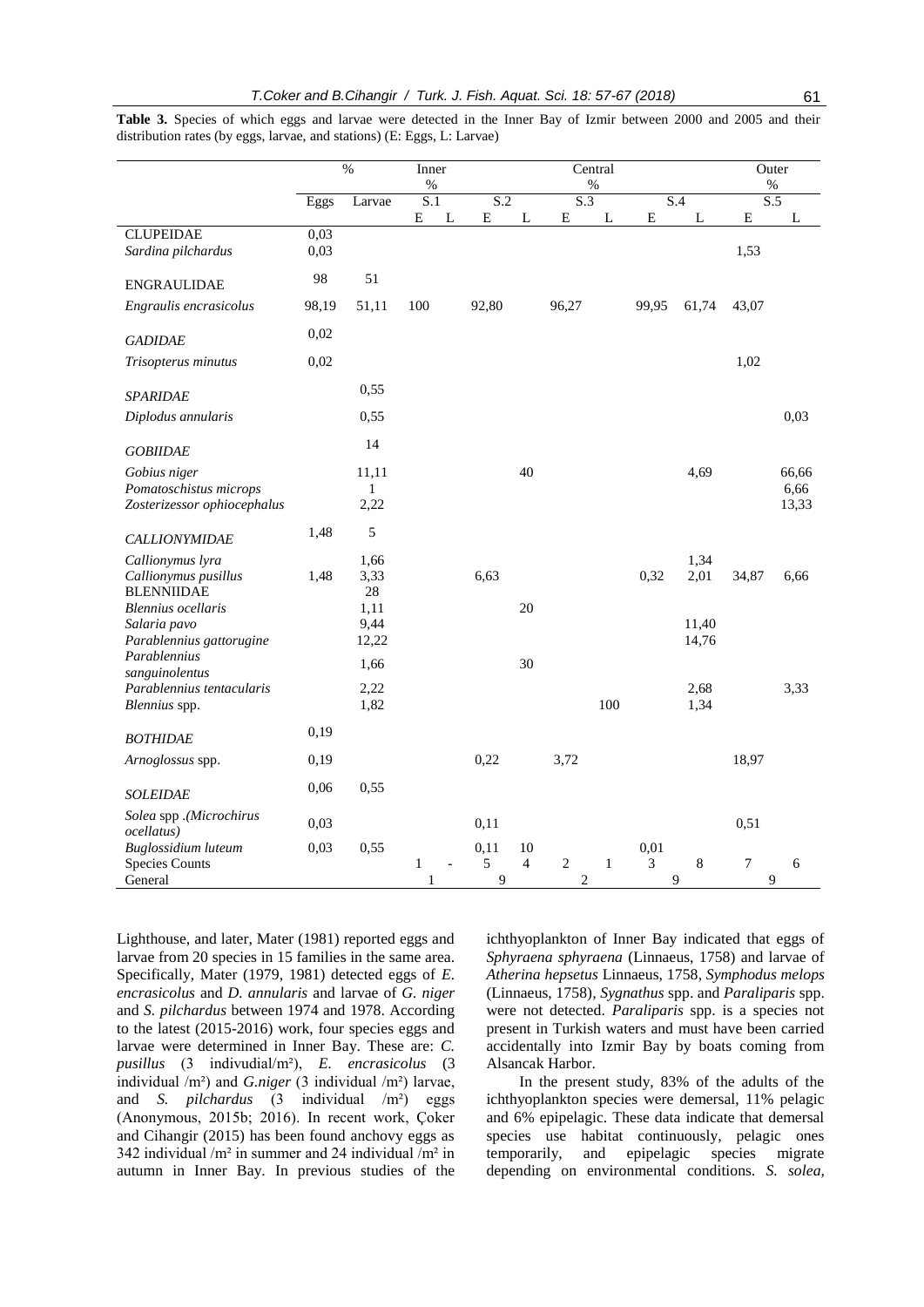





**Figure 3.** Monthly incidence of the eggs and larvae by years.



Figure 4. Incidence of dead-living eggs by the years.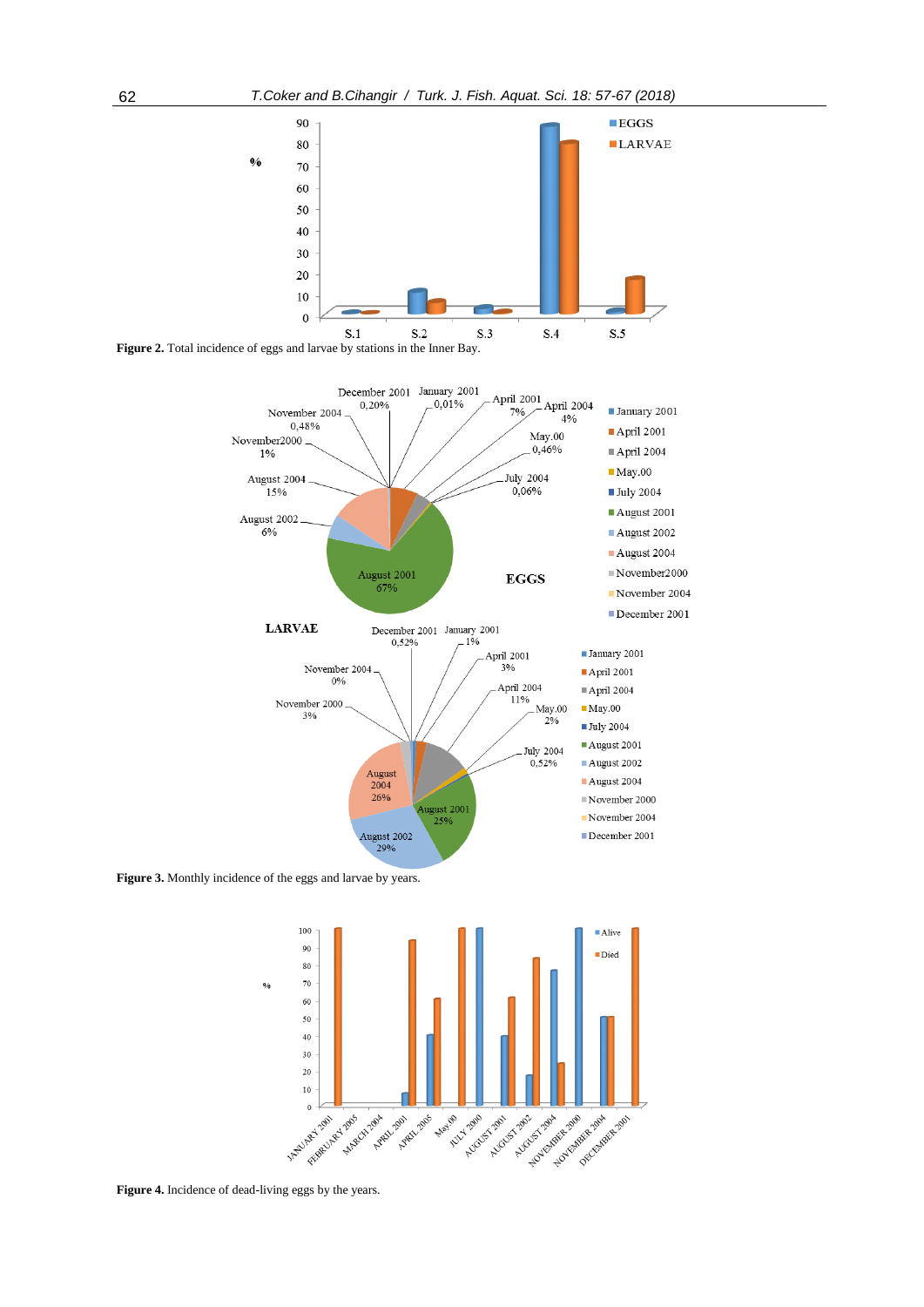

**Figure 5.** Mortality incidence of the eggs in the Inner Bay.

*Chelon labrosus* (Risso, 1827)*, G.niger, D. annularis, Atherina boyeri* Risso, 1810*, Spicara smaris*  (Linnaeus, 1758)*, B. luteum, Mullus barbatus*  Linnaeus, 1758*, Callionymus maculatus* Rafnesque, 1810*, Callionymus risso* Le Sueur, 1814 adult species are typically detected in bim trol and grab samplings from Inner Part of Izmir Bay at the same years (Anonymous,2002; 2004b).

Egg diversity was low at the harbor and at the station located offshore of Çakalburnu Lagoon. Larval diversity increased in general at other station from the middle part of the Inner Bay. Eggs of highest number of the species were found at outlet of the Inner Bay (Station 5). The Station with the highest level of larval diversity was located offshore of Çakalburnu Lagoon (Station 4). No larva was found on the areas close to the harbor.

The highest rate of distribution of the eggs and larvae was found in April and August, reflecting the reproductive period of anchovy. The mean temperature in Inner Bay was 26.34°C in August 2001, during which anchovy eggs were at maximal levels. In this respect, Demir (1968) reports that anchovy starts to lay eggs at 13°C and to show reproductive activity at temperatures between 13°C and 26°C.

Mater (1981) reported that mortality rate of anchovy eggs were the highest at Stages II and III, and increased especially in the summer months when oxygen levels decreased. During the sampling period, the mean oxygen level was found to be at 5.5 mg/l for the whole year in Inner Bay between Karsiyaka and Konak (Station 2), and no minimum was observed except for April 2005 (1.68 mg/l). However, 59% of the anchovy eggs sampled were found to be dead and it was noticed that mortality rates increased from the inner to the outer stations of Izmir Bay. Pollution and winds from north-east may have been influential in causing mortality during the spawning period of anchovy. Koray and Cihangir (2002) reported that photosynthetic organisms maybe a cause of fish mortality due to either anoxia (causing decomposition) or hyperoxia resulting from excessive amounts of oxygen during the daylight.

Anchovy larvae showed their highest distribution in Inner Bay with a rate of 51%. Mater (1979) noted that the area close to the harbor provided for a good environment for anchovy to spawn and for its eggs and larvae to grow in spite of the high rate of mortality observed in the region as supported by the current studies.Mater (1983b) reported that presence of eggs of *Callionymus* spp. in the zone might be considered acceptable for pollution. Mater (1983a) also emphasized that the most important factor affecting availability of eggs of *S. pilchardus* was oxygen and noted that the lowest level was 6.5 mg/l. In the present study, sardine was seen to continue spawning at very low oxygen levels, indicating that Inner Bay is used for nutritional and (partly) for reproductive purposes because of its eutrophic environments. However, the fact that no larvae were found indicates that these probably did not have chance to survive. It was also observed that small pelagic fish such as *E. encrasicolus, S. pilchardus* and *S. aurita* grew in number in Inner Bay due availability of the nutrients, especially during eutrophic periods. Eutrophication Anonymous (2002); Küçüksezgin *et al.* (2004) highlighted and reported that Nitrogen in the N:P ratio made the limiting step in Izmir Bay and phosphorus made source of pollution due to excessive productivity. Finally, Koray and Cihangir (2002) noted nutrients in Inner Bay caused rapid proliferation of microalgae and excessive plankton production was found to increase abundance and distribution of fish.

*G. niger* was the species of larva encountered in Inner Bay during almost all sampling periods. Larvae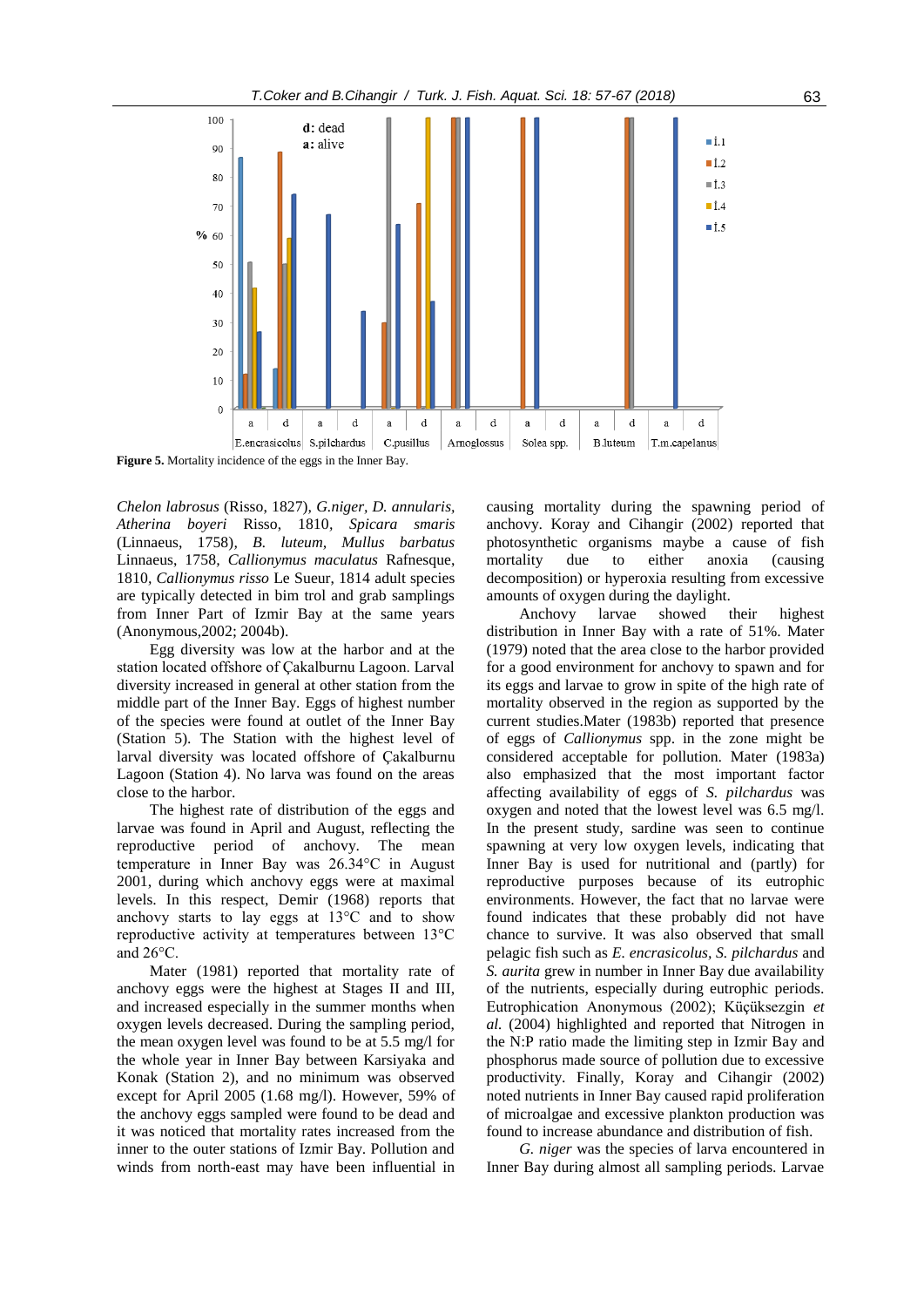

**Figure 6.** General Areas of Distribution and Total densities (individuals per 100 m<sup>3</sup>) of the eggs and larvae predominating in the Inner Bay.

of this species with demersal eggs are considered in the literature as a pollution indicator because of their high tolerance. In the present study, *G. niger* was found mainly between Karsıyaka and Konak, and in high numbers offshore of Çakalburnu Lagoon. Antunes and Lopes Da Cunha (2002) also viewed *G. niger* as an indicator species for pollution and Çoker (2003) reported the presence of all 3 species of the Gobiidae family (i.e. *G. paganellus, P. minutus* and *Z. ophiocephalus*) in addition to *G. niger* between 1994 and 2002, during which pollution in Inner Bay was at the highest levels. In the present study, *P. microps*  and *Z. ophiocephalus* were found at Yenikale Lighthouse, and it is believed that members of the Gobiidae family can continue to spawn in Inner Bay by taking advantage of very weak currents and that all of them except for *G. niger* can tolerate pollution. Adults of the species of *G. niger*, *Pomatoschistus*  *marmoratus* (Risso, 1810)*, Z. ophiocephalus* and *P. microps* have also been recorded in Inner Bay at Alsancak Harbor (Anonymous, 2004b).

In the present study, the finding of a high number and rate of species in the Blenniidae family is remarkable. Species of *L. pavo, P. gattorugine, P. tentacularis* and *Blennius* spp. were found at relatively high levels off Çakalburnu-Lagoon, and oxygen levels during this period was 2.5–5.0 mg/l for *L. pavo* and 2.1–7.4 mg/l for *P. gattorugine*. In a study evaluating samples from 1989, Çoker (1996) reported Blenniidae of the species *P.gattorugine, L. pavo* and *P. tentacularis* from shores of RagipPasa Lagoon and of *B. ocellaris* from off Çakalburnu Lagoon. Mater (1981) reported that *P. gattorugine*  was the predominant species on the shores of both fisheries as well as offshore of Halkapınar Brook, where he also reported the presence of larvae of *L.*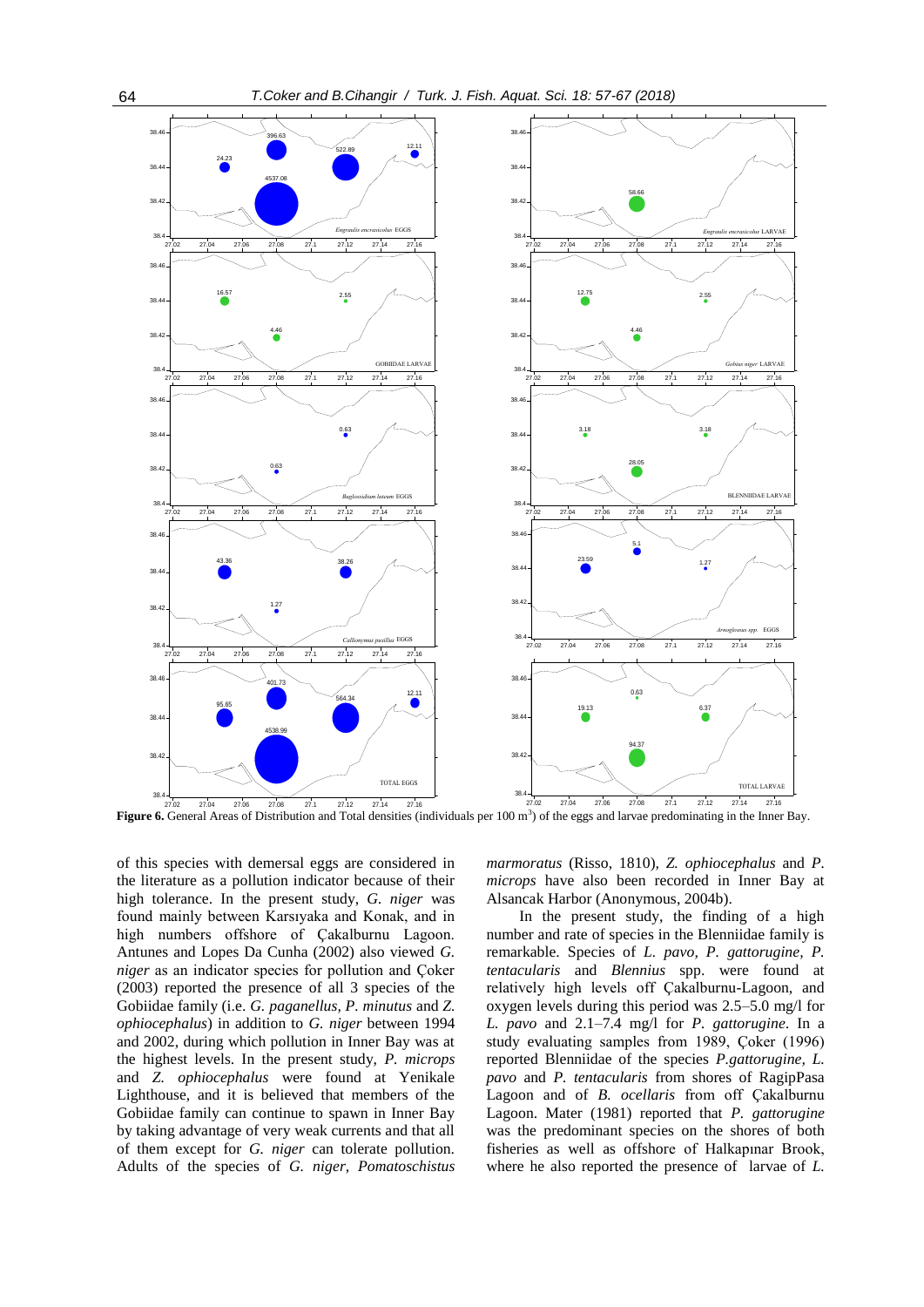|                                                                                                                                                                                                         |                                                                                 | <b>EGGS</b>                         | <b>LARVAE</b>                  |                                                                                   |                                                                         |                                                        |  |
|---------------------------------------------------------------------------------------------------------------------------------------------------------------------------------------------------------|---------------------------------------------------------------------------------|-------------------------------------|--------------------------------|-----------------------------------------------------------------------------------|-------------------------------------------------------------------------|--------------------------------------------------------|--|
|                                                                                                                                                                                                         | <b>EGG DIAMETER/OIL</b><br><b>GLOBULE DIAMETER</b><br>(mm)                      | <b>TEMPERATURE</b><br>$(^{\circ}C)$ | <b>OXYGEN</b><br>(mg/l)        | <b>LARVAE</b><br><b>LENGTH</b><br>(mm)                                            | <b>TEMPERATURE</b><br>$(^{\circ}C)$                                     | <b>OXYGEN</b><br>(mg/l)                                |  |
| S. pilchardus<br>E. encrasicolus                                                                                                                                                                        | $1.47 - 1.49(0.13 - 0.21)$<br>$0.99 - 1.47 \times 0.47 - 0.60$                  | 9.74<br>9.74-26.34                  | 3.79<br>1.68-7.44              | $2.5 - 5.7$                                                                       | 26.34                                                                   | 3.79                                                   |  |
| T. minutus                                                                                                                                                                                              | 0.92                                                                            | 9.74                                | 3.79                           |                                                                                   |                                                                         |                                                        |  |
| D.annularis<br>G. niger<br>P. microps<br>P. minutus<br>Z. ophiocephalus<br><b>B.</b> ocellariss<br>P. tentacularis<br>C. pusillus<br>C.lyra<br>Arnoglossus spp.<br>Solea spp. (M.<br><i>ocellatus</i> ) | $0.44 - 0.60$<br>$0.55 - 0.63$ (0.10-0.15)<br>0.89-0.99<br>(about 40 oil drops) | 14.16-19.11<br>9.74-13.29<br>19.11  | 1.68-7.32<br>3.79-9.28<br>7.32 | 3.3<br>1.5-4.9<br>2.5<br>$3.7 - 4.1$<br>4.0<br>$2.0 - 7.6$<br>$0.8 - 1.5$<br>10.5 | 14.16-25.52<br>16.18<br>15.87-25.55<br>16.18<br>14.16<br>14.16<br>25.55 | 1.68-4.73<br>2.78-4.66<br>3.68<br>1.68<br>1.68<br>2.78 |  |
| <b>B.</b> luteum<br>S.pavo<br>P. gattorugine                                                                                                                                                            | 0.76                                                                            | 9.74-16.10                          | 1.68-3.79                      | 3.0<br>$2.5 - 5.0$<br>$2.1 - 7.4$                                                 |                                                                         |                                                        |  |
| Р.<br>sanguinolentus                                                                                                                                                                                    |                                                                                 |                                     |                                | 4.9                                                                               |                                                                         |                                                        |  |
| Blennius spp.                                                                                                                                                                                           |                                                                                 |                                     |                                | $2.1 - 2.5$                                                                       |                                                                         |                                                        |  |

**Table 4**. Temperature and oxygen tolerance, egg diameter, egg stages, and larval length of the species in the Inner Bay



**Figure 7.** Principal Component Analysis between eggs and larvae and temperature,salinity, oxygen, transparency.

*pavo*. Adults of *L. pavo* have been reported from Inner Bay Geldiay (1969), Anonymous (2004b) and those of *P. sanguinolentus* from around the harbor. Adults of the Blenniidae species living in the coastal waters are one of the most important fish species of Inner Bay. The fact that larvae of Blenniidae were found at high levels again in the waters of Inner Bay may be associated with the clarity of the waters. In Izmir Bay, these were at maximal level in August during which Blenniidae species made for 85% of the catch in 2001 and 84% in 2002. Members of the family are considered to tolerate low oxygen levels, although their embryonic stages do not to enter Inner Bay during the eutrophic period. Blenniidae larvae are also known for selective nutrition Dekhnik (1973), with their eyes starting to form in the early stages of development, so that a negative effect of turbidity may have accounted for the observed quantitative declines.

In this regard, the species that still continuing spawning in Inner Bay are *E. encrasicolus*, *Arnoglossus* spp.,*C. pusillus, B. luteum* and *Solea* spp. and the species whose larvae are always present are *E. encrasicolus* and *G. niger*.

Pollution effects in Inner Bay on coastal species with demersal eggs using the benthic zone as a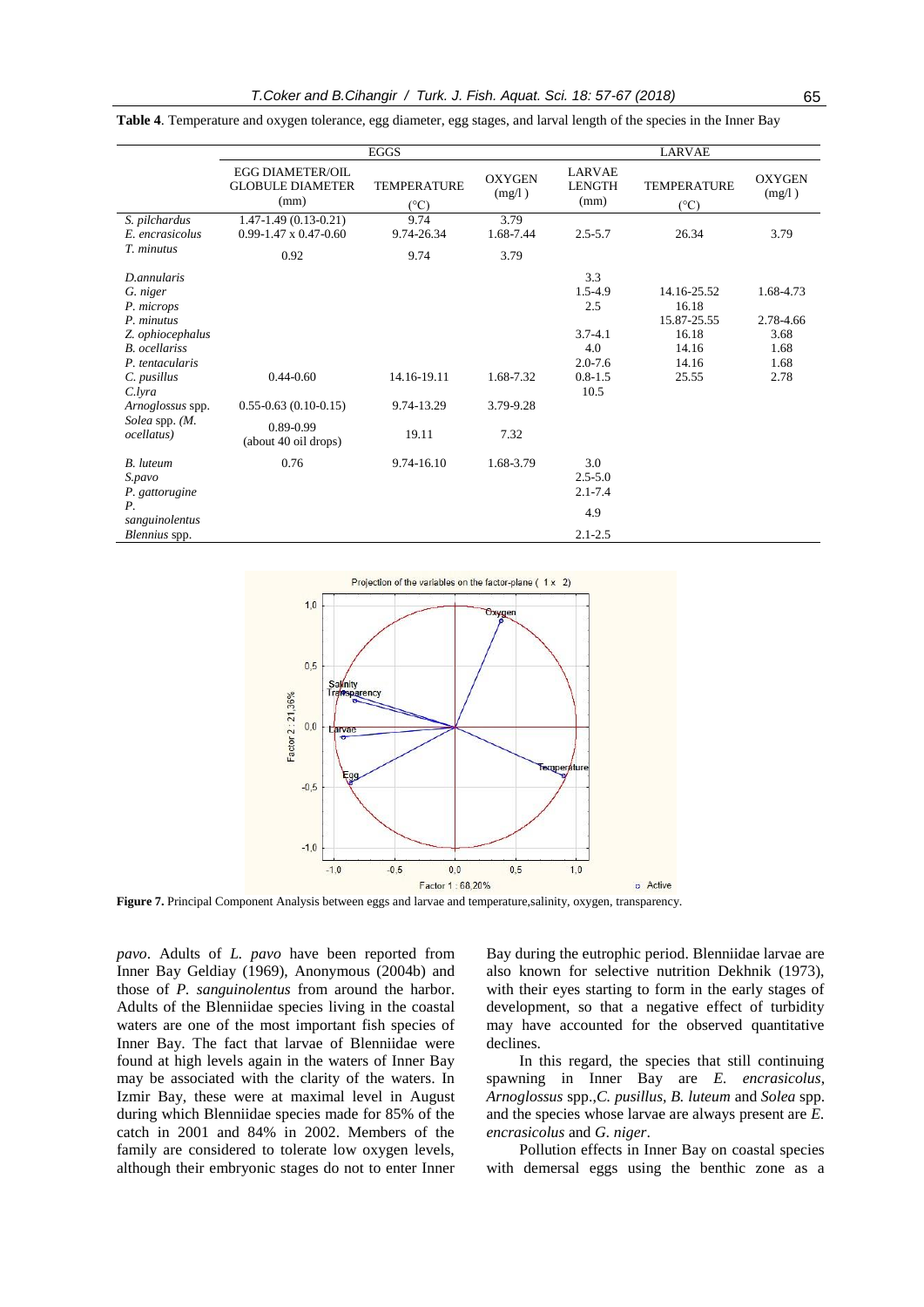spawning environment (i.e. Labridae, Atherinidae, Belonidae, and Centracanthidae) will not be persist. Aksu, Yaşar and Uslu (1998) found Inner Bay to be polluted in terms of superficial sediments, heavy metals and organic matters in samples collected in 1994, and there is no treatment or recycling facilities in the Bay. Dölgen *et al.* (2001) mentioned that mud deposits rich in organic and inorganic matters were widespread in Inner Bay and contained low levels of oxygen leading to anaerobic conditions and production of malodorant  $H_2S$ . In these anoxic conditions, egg development is known to stop before the gastrulation stage with  $H<sub>2</sub>S$  also impairing spawning.

In conclusion, it can be argued based that eggs of *E. encrasicolus*, *C. pusillus* and *Arnoglossus* and larvae of *E. encrasicolus* and *G. niger* can survive in polluted waters and that eggs of *Solea* spp. and *B. luteum* and larvae of *D. annularis, C. pusillus, B. luteum, P. microps* and *Z. ophiocephalus* may tolerate pollution to some extent. Mater (1979) viewed *E. encasicolus* as the species most tolerant to pollution and indicated that *Callionymus* spp. might adapt to pollution conditions. Also, it is understood that adults of *T. minutus* spawn in the Inner Bay of Izmir, where they come for feeding similar to *S. pilchardus*, even though offspring cannot reach the larval stage. It has been noticed that the presence of adult species, being appropriate of the temperature and especially levels of dissolved oxygen, appropriateness of the habitat for spawning of the demersal species, and the currents had impacts on spawning of the species in the Inner Bay; and that visibility, dissolved oxygen, several pollution factors (biological, chemical) were influential along with structure of currents on availability of the larvae. The main composition of the eggs and larvae in the Inner Bay are still seen to be consisting of those species in favor of and tolerating pollution despite improvement in water quality in 2000s. The photosynthetic organisms have occasionally observed to cause death of eggs by leading to excessive amount of oxygen in the spring season. The result of PCA with analyses was showed positive correlation between egg-larvae and primarily transparency, salinity and negative correlation between oxygen. The weak currents from Yenikale Lighthouse doesn't much effect to eggs and larval drift. Almost no current inside of the harbor Mater (1981). Qualitative and quantitative proliferation of the Blenniid larvae is a positive indication based on clarity of the water during this period in parallel to improvements in habitat of the Inner Bay and in other groups of organisms.

# **References**

- Ahlstrom, E.H., & Moser, H.G. (1980). Characters useful in identification of pelagic marine fish eggs. CalCOFI Rep., 21:121-131.
- Aker H.V. & Özel,İ. (2006). Seasonal distribution of Cladocerans in İzmir Bay. Aegean *Journal of*

*Fisheries and Aquatic Sciences*, 23: 17-22.

- Aksu, A.E., Yaşar, D., & Uslu, O. (1998). Assesment of Marine Pollution in İzmir Bay: Heavy Metal and Organic Compound Concentrations in Surficial Sediments. *Turkish Journal of Engineering and Environmental Sciences*, 22: 387-415.
- Alper, B. (1980). *A study on bio-ecological investigations of European anchovy* (*Engraulis encrasicolus* L.1758) *eggs and larvae in İzmir Bay* (in Turkish). (Msc Thesis). Aegean University Science Faculty Biological Oseanography and Hydrobiology Institute, İzmir,Turkey.
- Anonymous. (2002). Izmir Bay Marine Environment Physical, Chemical, Biological and Microbiological Monitoring of Impact and Results of the Grand Canal Project. (IZSU, Izmir Metropolitan Municipality 2001 Final Report. Project Number: DEU- IMST- 134) (in Turkish). İzmir, Turkey. DEU Press.
- Anonymous. (2003). Investigations of İzmir Inner Bay Zooplankton Distribution (Scientific Research Project Report.Project Number: 98/SUF) (in Turkish). İzmir, Turkey. 118.21 p.
- Anonymous. (2004a). Izmir Bay Marine Environment Physical, Chemical, Biological and Microbiological Monitoring of Impact and Results of the Grand Canal Project. (IZSU, Izmir Metropolitan Municipality 2002 Final Report. Project Number: DEU- IMST-163) (in Turkish). İzmir, Turkey. DEU Press.
- Anonymous. (2004b). Seasonal dynamics of the zoo benthic organisms and impacts of the exotic species which were transported by marine vessels in nearby Alsancak Harbor (Izmir Bay). (Aegean University Scientific Research Project Final Report. Project no: 2003-süf-005. A.Ü SUFAK). Bornova, İzmir. Aegean University Press. 85 p.
- Anonymous. (2011). Environmental Impact Assessment Report on the Izmir Bay and its rehabilitation.Report No. 82. Turkish State Railways Press. İzmir, Turkey. 492 p.
- Anonymous. (2015a). Protection Action Plan of Izmir Bay sub basin. Turkish Republic, Ministry of Forestry and Water Affairs. 10 Sep.2015.
- Anonymous. (2015b). Izmir Bay Marine Environment Physical, Chemical, Biological and Microbiological Monitoring of Impact and Results of the Grand Canal Project. (IZSU, Izmir Metropolitan Municipality. Final Report. Project Number: DEU- IMST-199). (in Turkish). İzmir, Turkey. p.
- Anonymous. (2016). Izmir Bay Marine Environment Physical, Chemical, Biological and Microbiological Monitoring of Impact and Results of the Grand Canal Project. (IZSU, Izmir Metropolitan Municipality. Interim Report. Project Number: DEU- IMST-199).(in Turkish).
- Antunes, M., & Cunha, P.L. (2002). Skeletal anomalies in *Gobius niger* (Gobiidae) from Sado estuary, Portugal. *Cybium*, 26(3): 179-184.
- Beşiktepe, Ş.T, Sayın E., İlhan,T., & Tokat, E. (2011)**.** Investigation of the Izmir Bay Current Dynamics by Model and Direct Observation.  $7^{\text{th}}$  Coastal Engineering Symposium. (427-437 pp). Trabzon,Turkey.
- Bilecenoğlu, M., Kaya,M., Cihangir,B., & Çiçek, E. (2014). An updated checklist of the marine fishes of Turkey. *Turk J.Zoology,* 38: 901-929. http://dx.doi.org/10.3906/zoo-1405-60.
- Cihangir, B., Önen, M., Kocataş, A., Ergen, Z., Mater, S.,